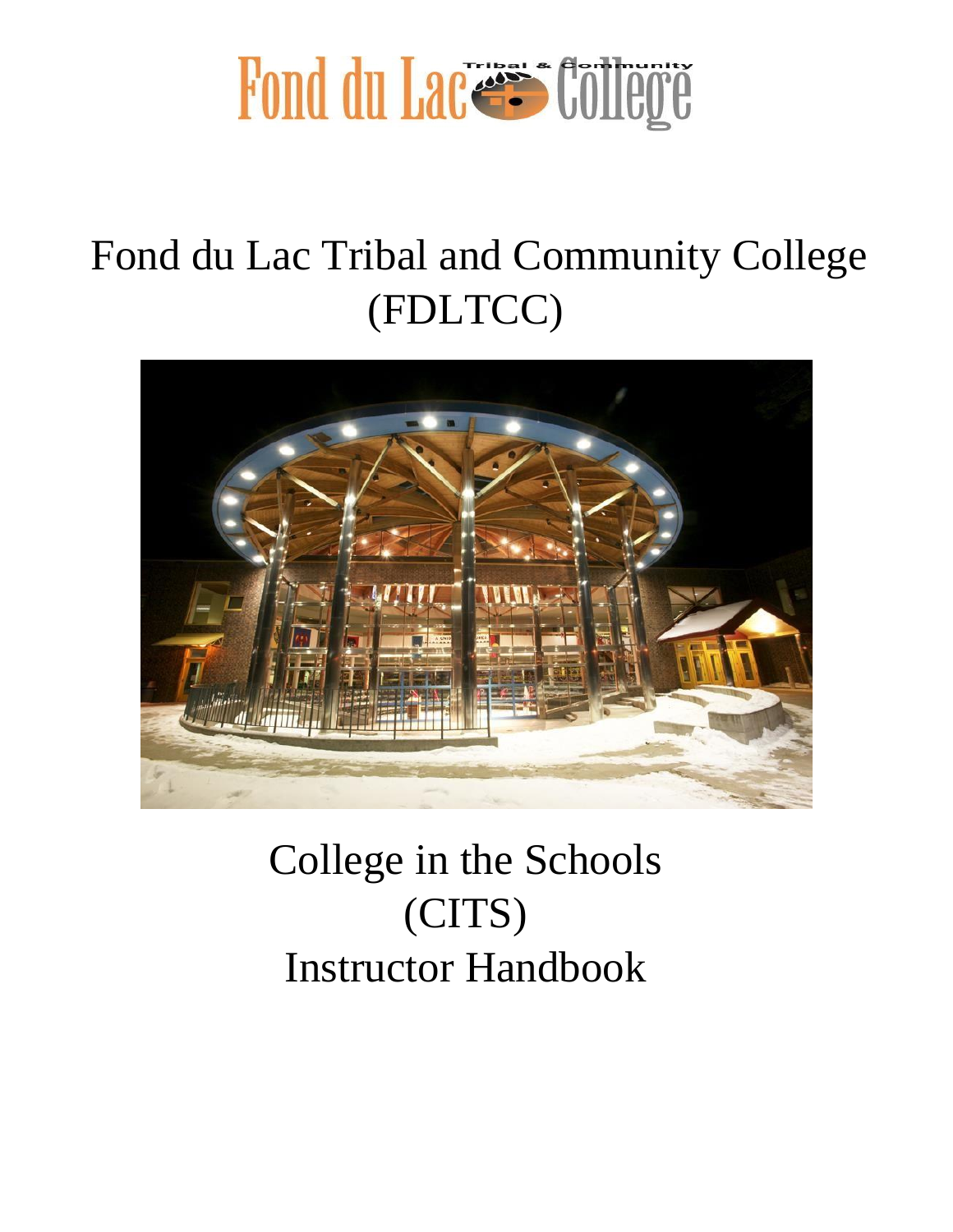### **What is College in the Schools?**

College in the Schools (CITS) is a *concurrent enrollment* program administered by Fond du Lac Tribal and Community College (FDLTCC) through the Minnesota State system of colleges and universities. When enrolled in a FDLTCC course through CITS, students are eligible to receive *both* high school and college credit.

### **What is the process to become a CITS instructor?**

High school teachers interested in teaching a CITS class must fill out a New Instructor Application. Applicants must also supply FDLTCC with college transcripts, CV/resume, and a letter of recommendation from their principal. Applications should be received by May  $15<sup>th</sup>$ .

Applicants must have a master's degree in the field they want to teach or a master's degree plus 18 credits in that field. After September 1, 2023, all CITS instructors must meet credentialing requirements.

All new and returning CITS faculty who do not meet the current minimum credentialing requirements stipulated by Minnesota State and the Higher Learning Commission (FDLTCC's regional accreditor) must submit a detailed outline of their plan to meet credentialing requirements and update their progress on an annual basis. FDLTCC's program coordinator and vice president of academic affairs will review updated professional development plans annually to ensure high school faculty are making progress towards meeting the current credentialing requirements.

After all required materials are received, the vice president of academic affairs will review the application and the materials and make a decision regarding the application. The CITS program coordinator will send a notice to the instructor and the principal outlining the decision that has been made. An instructor will receive one of three decisions: Acceptance, acceptance with exception, or denial.

- 1) Instructors who meet the acceptance status may begin to teach the CITS courses.
- 2) Instructors with the exception status will set up a plan to become appropriately credentialed with the vice president of academic affairs and the high school principal. This plan must include the graduate classes to be completed and the timeframe in which they will be completed.
- 3) Instructors who are denied will not be allowed to teach with their current credentials.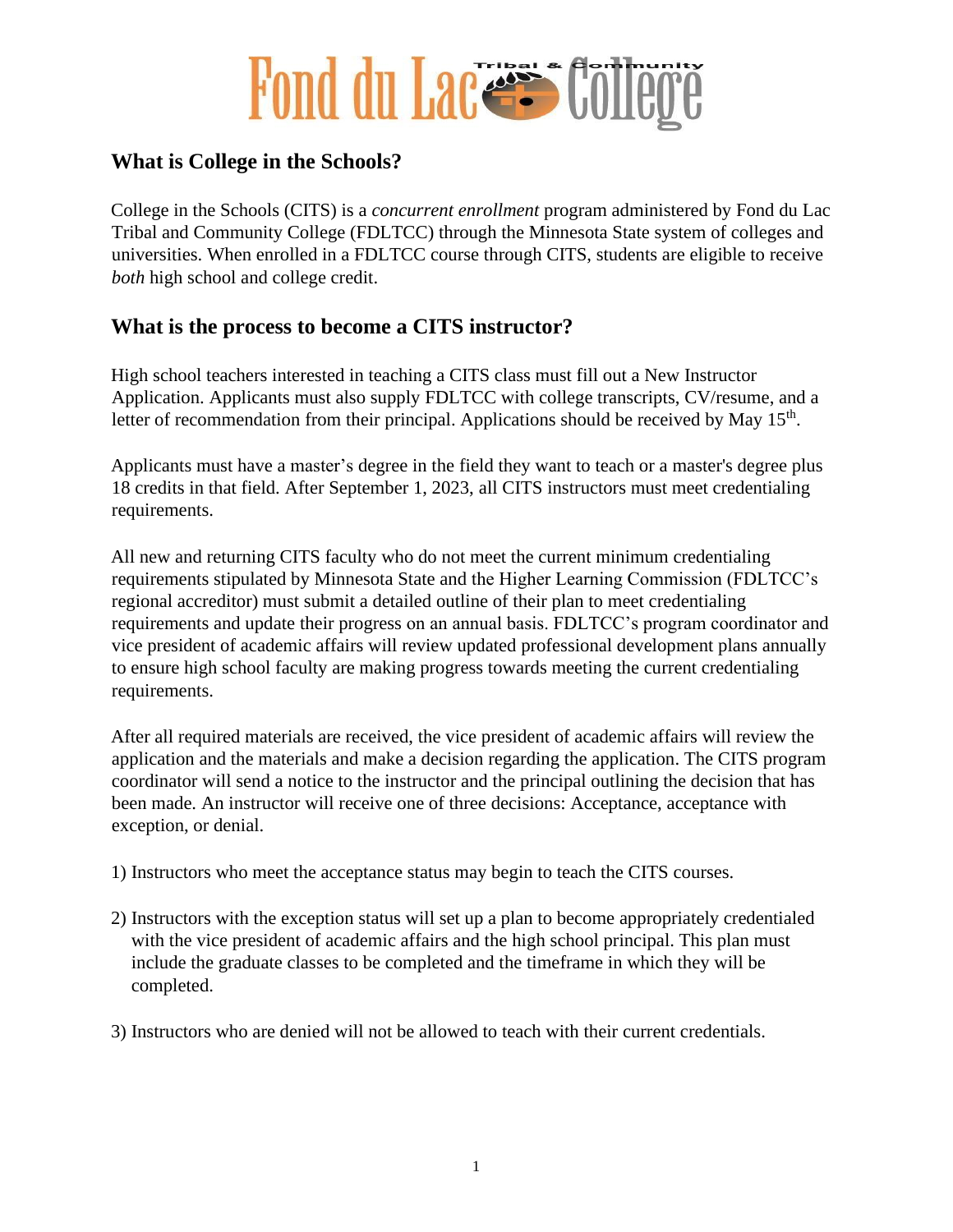

### **I have been accepted to teach CITS. Now what?**

#### **Before class begins**

Once you have been accepted to teach a CITS class, one of the first things you will do is meet with your FDLTCC mentor during a discipline-specific professional development day. As a new instructor, you and the mentor are required to meet before you start teaching your class. In the first meeting, your mentor will review and discuss your responsibilities as a CITS instructor. Your mentor will also have a discipline-specific workshop planned for you during your visit.

#### **Instructor responsibilities**

As an instructor in the CITS program, you are responsible for doing the following:

- 1. Develop a syllabus based on the specific course outline provided to you by your mentor via the FDLTCC department faculty.
- 2. Review the online CITS Student Handbook with students to ensure they understand academic policies related to the FDLTCC course, which is a college-level course that will be on their permanent college transcript.
- 3. Review the class list to ensure students are registered for the college course (if a student is not registered, a grade cannot be awarded).
- 4. Submit final grades at the end of each course.
- 5. Enter TracDat, the student learning assessment outcomes, at the end of each course.
- 6. Update professional information annually as it relates to academic credentials.
- 7. Attend CITS professional development workshops.
- 8. Meet with your FDLTCC-assigned mentor.

#### **Class begins**

After class begins, you will:

- Meet with your mentor two times during the semester (three times for new instructors).
- Check the online roster for proper student lists.
- Maintain a high college classroom atmosphere.

#### **Class ends**

When the course ends, you will:

- Enter grades into the online grading system once class is complete.
- Enter student learning assessment outcomes into the TracDat assessment reporting sheet.

Mentors will conduct class evaluations with the students in the class.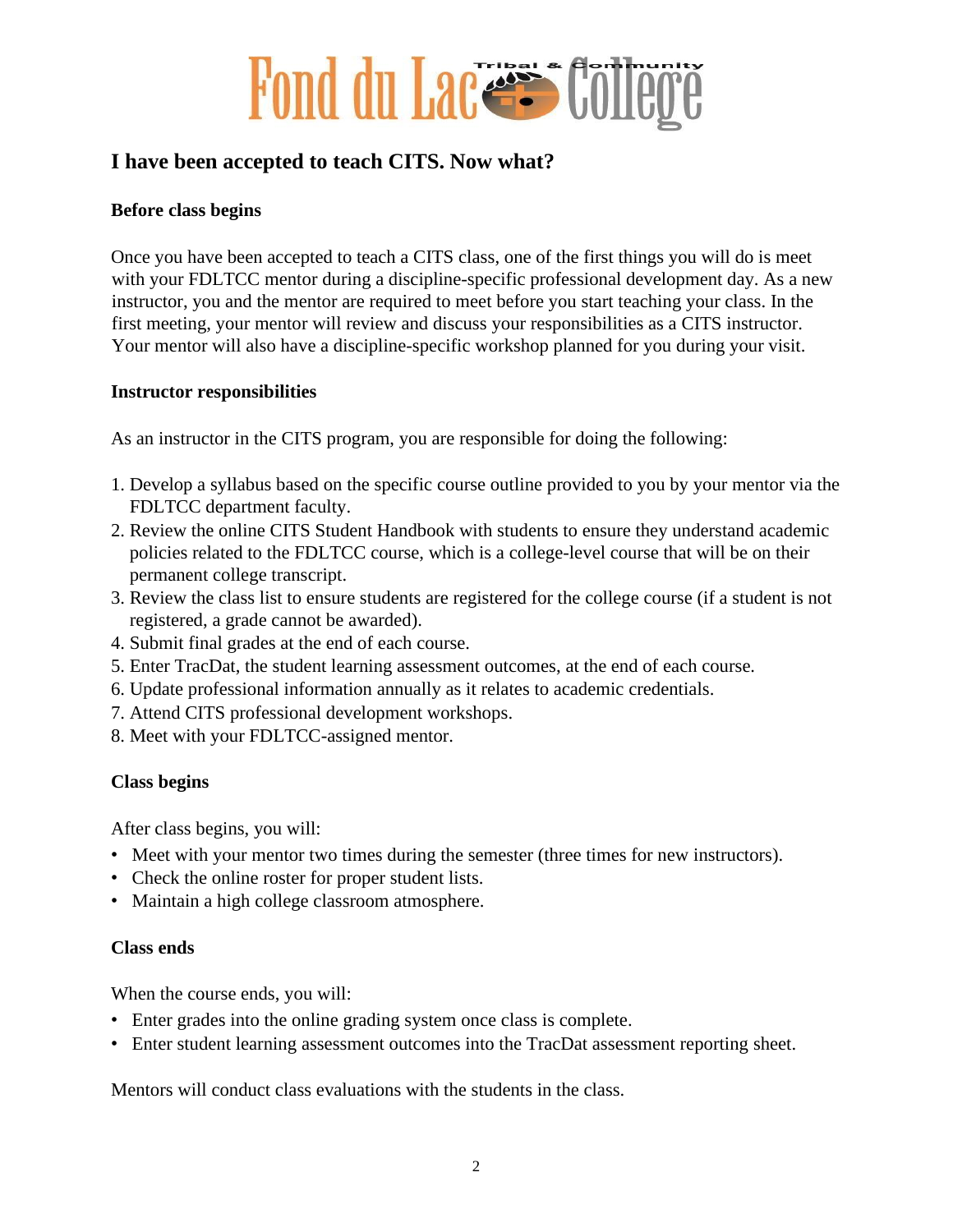#### **Grading**

Letter grades will be assigned in each course as an evaluation of student achievement. The student's overall progress is measured by the cumulative grade point average, which is determined by dividing the sum of the grade points earned in all letter-graded courses (A–F) by the sum of all credits earned for the courses in which they registered. The following grading policy is used throughout the Minnesota State system.

| Grade         | <b>Definition</b>                | <b>Grade Points per Credit</b> |
|---------------|----------------------------------|--------------------------------|
| A             | <b>Superior Achievement</b>      | 4.0                            |
| B             | Above Average Achievement        | 3.0                            |
| $\mathcal{C}$ | <b>Average Achievement</b>       | 2.0                            |
| D             | <b>Below Average Achievement</b> | 1.0                            |
| F             | Inadequate Achievement           | 0.0                            |
|               | Incomplete                       |                                |
| W             | Withdraw                         |                                |

#### **Instructor E-services**

At FDLTCC, "e-services" refers to a variety of electronic services, including easy log-in to the Desire2Learn (D2L) learning management system, log-in to FDLTCC e-mail, and log-in to view courses and input grades. CITS instructors can access their e-services at the following link: [https://fdltcc.edu/log-in/.](https://fdltcc.edu/log-in/)

#### **Atomic Learning**

CITS instructors have access to Atomic Learning. FDLTCC's subscription to Atomic Learning includes nearly 50,000 step-by-step tutorials on common software such as Microsoft® Office, Desire2Learn (D2L)/Brightspace, Google Apps and workshops and technology integration projects on emerging topics, such as plagiarism and online courses. Available 24/7 from campus or home, Atomic Learning creates flexible learning opportunities that make it easy for learners of all ages to embrace technology and develop critical skills for success. For more information, contact Robin Anderson, FDLTCC's e-learning specialist, at 218-879-0797.

#### **Annual Professional Development**

Consistent with FDLTCC's faculty professional development policy, CITS instructors are required to attend at least one professional development activity every year. FDLTCC provides a professional development day for CITS instructors and also provides online and one-on-one professional development to instructors. New in 2019 is an opportunity to receive faculty development funds through the on-campus process to support a discipline-specific professional development of our choice; these funds are limited. For more information, contact the CITS program coordinator. CITS instructors must participate in either the on-campus professional development or one of the other options.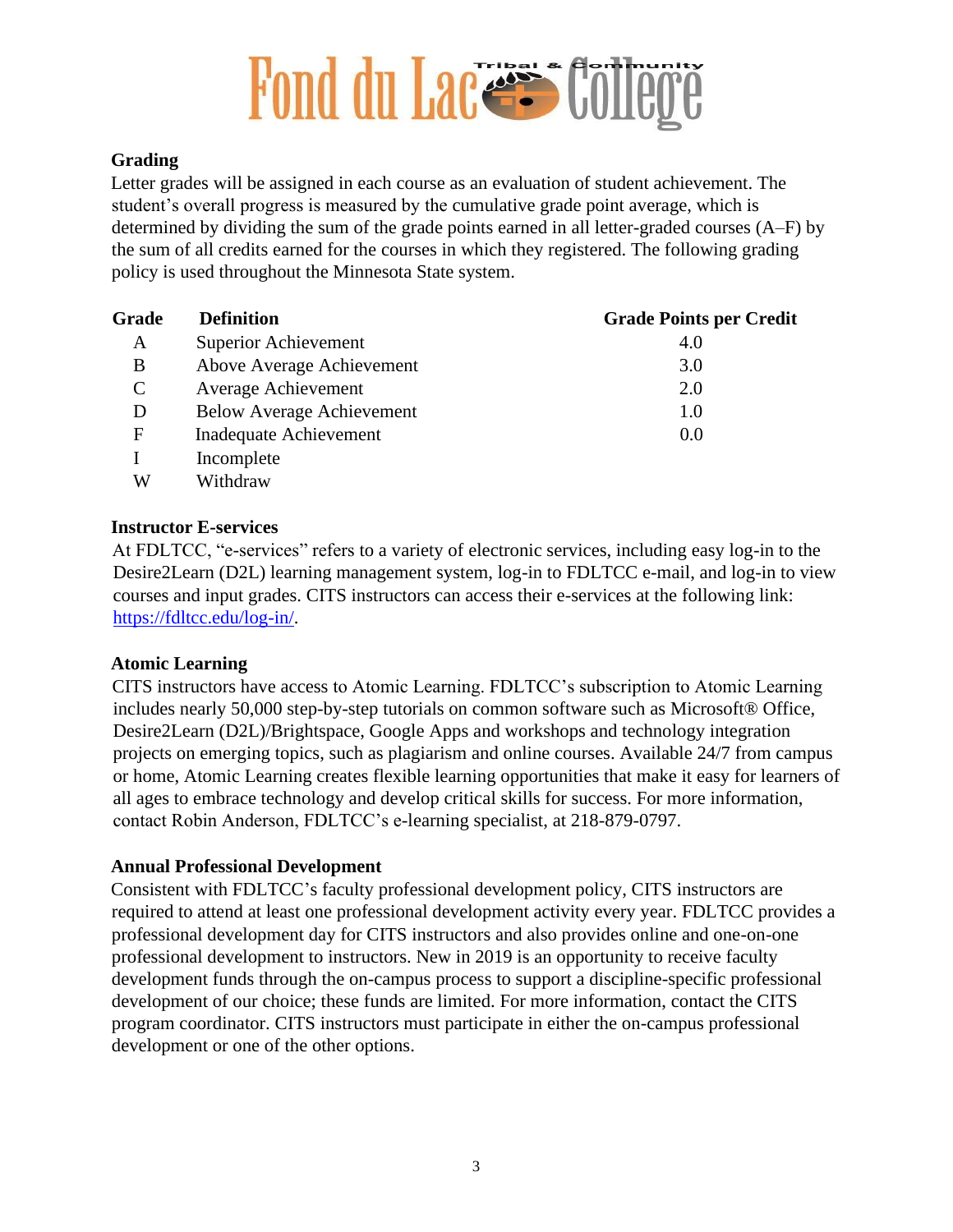#### **Non-Compliance Policy: Professional Development**

All FDLTCC CITS instructors are expected to complete at least one professional development activity annually, either by attending the Professional Development Day (PDD) on campus or via D2L or by completing one of the other options noted in the section above. Failure to do so could result in the instructor's removal from the program. If an instructor has not pursued any professional development options and is unable to attend the PPD, they must set up a meeting with their mentor. During this meeting, the mentor will go over the discipline-specific and other relevant material missed during the PDD session. If this meeting is not set up or is missed, the instructor will be placed on probation for a year. The principal and the vice president of academic affairs will be made aware of the instructor's status. The instructor must either attend the next professional development day or participate in a D2L training activity. Failure to complete a professional development activity for two consecutive years may result in a suspension from the CITS program.

#### **Non-Compliance Policy: Course Content**

During class visits, mentors will work to ensure CITS instructors are following the course outline, keeping up academic rigor, and maintaining a college course atmosphere. If the mentor feels that the instructor is not fulfilling the rigors of the class, the mentor will report to the coordinator of CITS. The coordinator of CITS will then report in writing to the building principal and the Vice President of Academic affairs. After the letter is sent, a meeting will be set up with the mentor, instructor, principal, and CITS coordinator. During this meeting, the mentor will discuss the concerns regarding the class. The group will come up with an action plan to remedy the situation. The mentor will meet and observe the instructor to ensure the action plan is being implemented. If the mentor feels the instructor is not making the improvements needed, the mentor will inform the CITS coordinator. The CITS coordinator will inform the vice president of academic affairs, who will then cancel the course. The instructor will not be allowed to continue teaching in the CITS program.

#### **Non-Compliance Policy: Reporting Assessment of Student Learning Outcomes**

All FDLTCC CITS instructors are to report their assessment of student learning outcomes via TracDat at the end of each course. Failure to report assessment of student learning outcomes for two consecutive semesters may result in a suspension from the CITS program.

#### **Mandatory Statements for the Syllabus**

Faculty at FDLTCC are required by Federal law to include the following statements, unedited, on all syllabi. Instructors should copy and paste the statements below into all syllabi. If you have questions, please contact the office of the vice president of academic affairs at 218-879-0878.

#### **Disabilities Services**

Fond du Lac Tribal and Community College is committed to providing equitable access to learning opportunities for all students. Under the Americans with Disabilities Act and Section 504 of the Rehab Act, Fond du Lac Tribal and Community College provides students with disabilities (e.g., mental health, attentional, learning, chronic health, sensory or physical)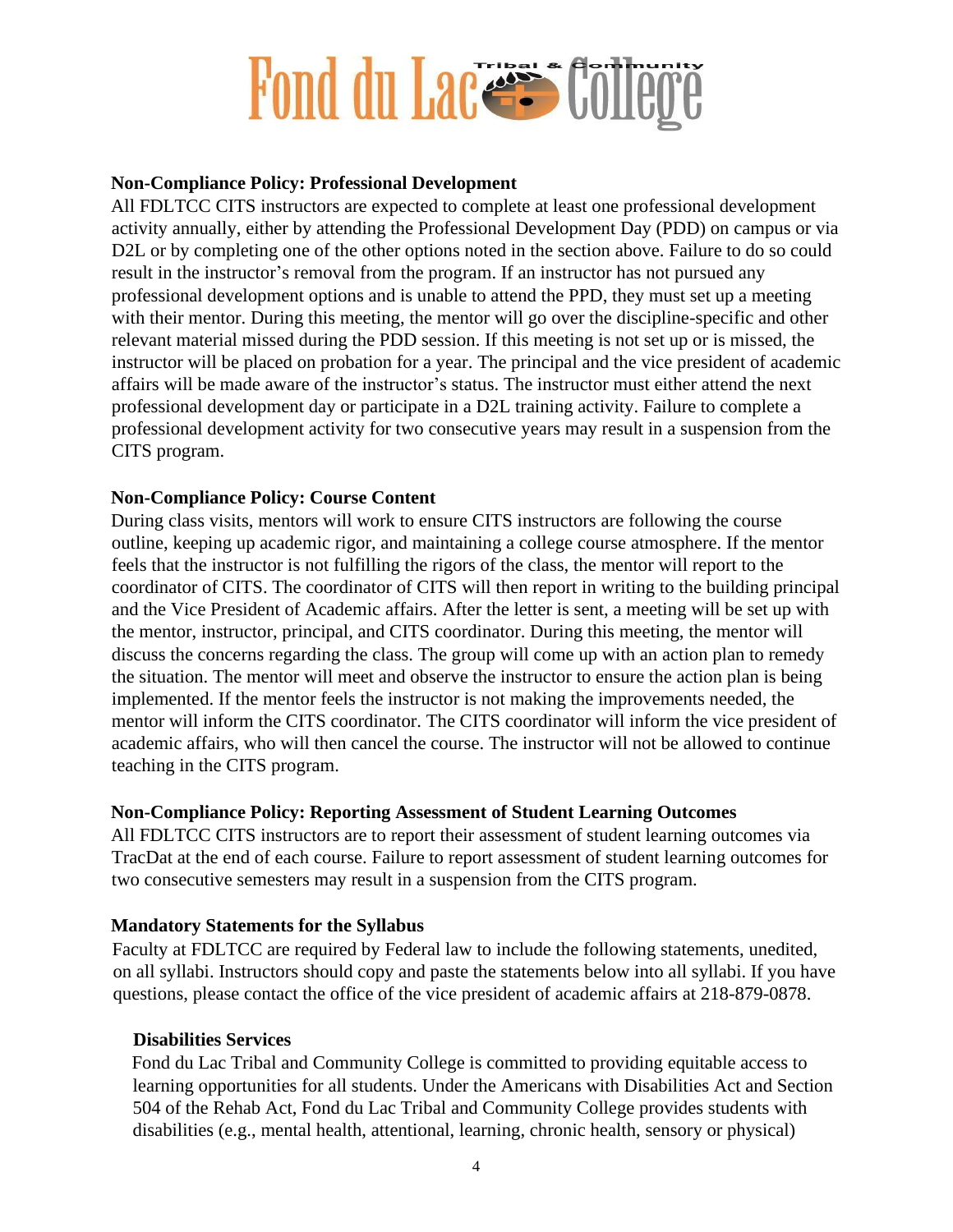reasonable accommodation to participate in educational programs, activities or services. Students with disabilities requiring accommodation to participate in class activities or meet course requirements should first complete an intake form and necessary requirements with Nancy Olsen, Disabilities Services, to establish an accommodation plan. She can be reached at nancy.olsen@fdltcc.edu or 218-879-0864.

#### **Sexual Violence**

Fond du Lac Tribal and Community College is committed to providing an environment free of all forms of discrimination and sexual harassment, including sexual assault, domestic and dating violence, gender or sex-based bullying and stalking. If you or someone you know has experienced gender or sex-based violence (intimate partner violence, attempted or completed sexual assault, harassment, coercion, stalking, etc.), know that you are not alone. Fond du Lac Tribal and Community College has staff members trained to support survivors in navigating campus life, accessing resources, providing accommodations, assistance completing with protective orders and advocacy. For more information regarding the Campus Security Report, the following link will give you a report on the Clery Compliance and Security Report at FDLTCC:<http://fdltcc.edu/about-us/policies-reports/campus-security-policies-reports/>

Please be aware that all Fond du Lac Tribal and Community College employees are required to report any incidents of sexual violence, and therefore, it cannot guarantee the confidentiality of a report, but it will consider a request for confidentiality and respect it to the fullest extent possible. If you wish to report sexual misconduct or have questions about school policies and procedures regarding sexual misconduct, please contact Anita Hanson, Dean of Student Services, at 218-879-0805 or anita.hanson@fdltcc.edu.

### **Important FDLTCC website addresses:**

Fond du Lac Tribal and Community College Homepage: [http://www.fdltcc.edu](http://www.fdltcc.edu/)

Handbook and Planner: <http://fdltcc.edu/academics/student-handbook/>

College Catalog: <http://fdltcc.edu/academics/catalog/>

Student Conduct Policy: [https://fdltcc.edu/admissions/about-us/policies-reports/academic-campus-policies/studentconduct](https://fdltcc.edu/admissions/about-us/policies-reports/academic-campus-policies/student-conduct-code/)[code/](https://fdltcc.edu/admissions/about-us/policies-reports/academic-campus-policies/student-conduct-code/)

Course Outlines:<https://fdltcc.edu/course-outlines/>

Student e-service Access:<http://fdltcc.edu/log-in/>

CITS Course Descriptions: <https://fdltcc.edu/wp-lib/wp-content/uploads/2019/07/CITS-Course-List-July-2019.pdf>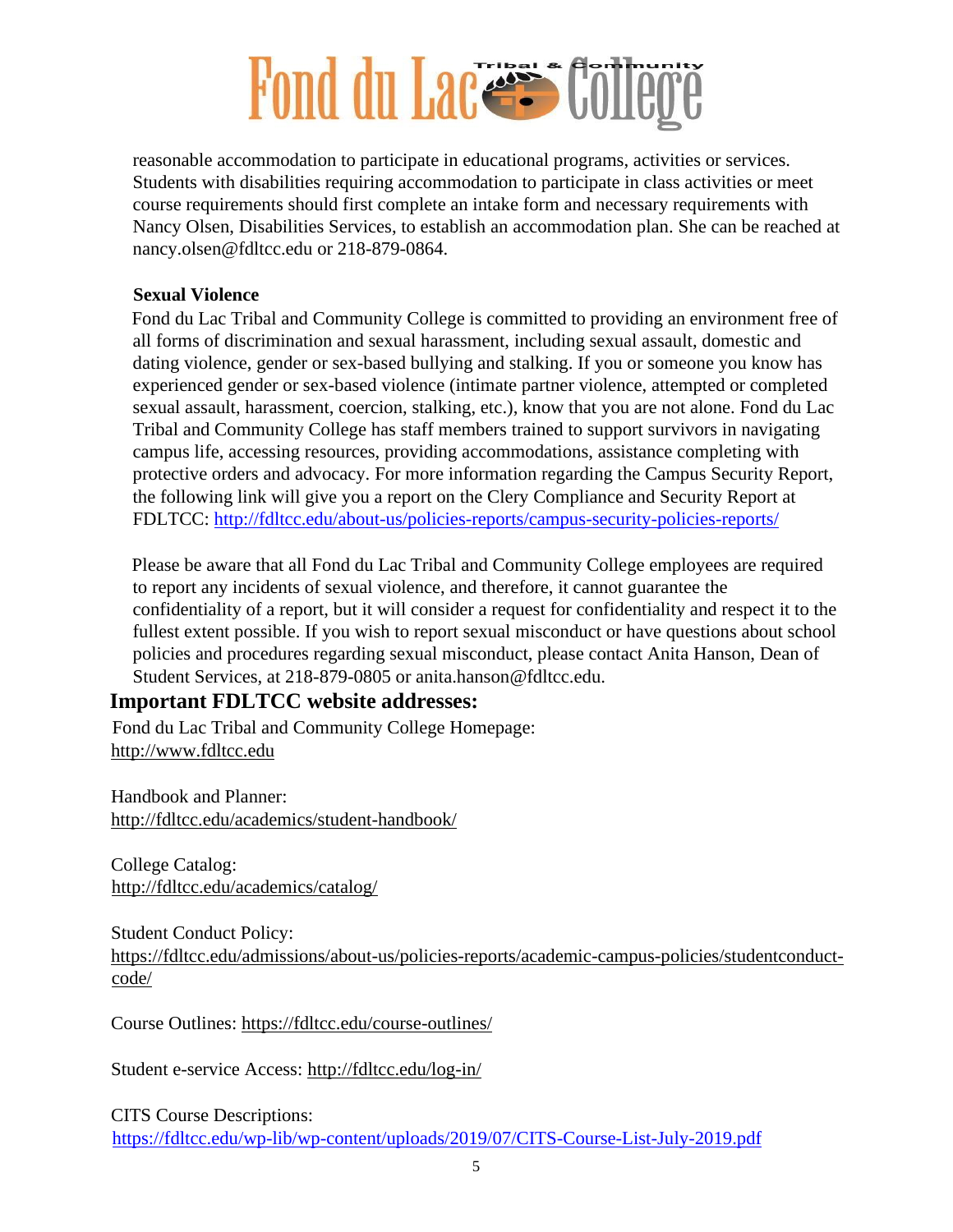

### **Important FDLTCC phone numbers**

**Fond du Lac Tribal and Community College Phone Numbers:**  Local 218-879-0800 Toll Free 1-800-657-3712

**College Fax Number**: 218-879-0814

#### **College in the Schools Staff:**

Vice President of Academics Affairs Dr. Anna Fellegy 218-879-0878 afellegy@fdltcc.edu

Dean of Student Services: Anita Hanson 218-879-0805 anita.hanson@fdltcc.edu

College in the Schools Coordinator: Damien Paulson 218-879-0795 dpaulson@fdltcc.edu

Accuplacer Testing: Damien Paulson 218-879-0795 dpaulson@fdltcc.edu

Records and Registration Department: Erica Gelo 218-879-0746 erica@fdltcc.edu

Assistant Registrar

Disability Coordinator Nancy Heller Olsen 218-879-0864 nancy.olsen@fdltcc.edu

Library Director: Keith Cich 218.879.0837 keith.cich@fdltcc.edu

Library Service Desk 218-879–0838 library@fdltcc.edu